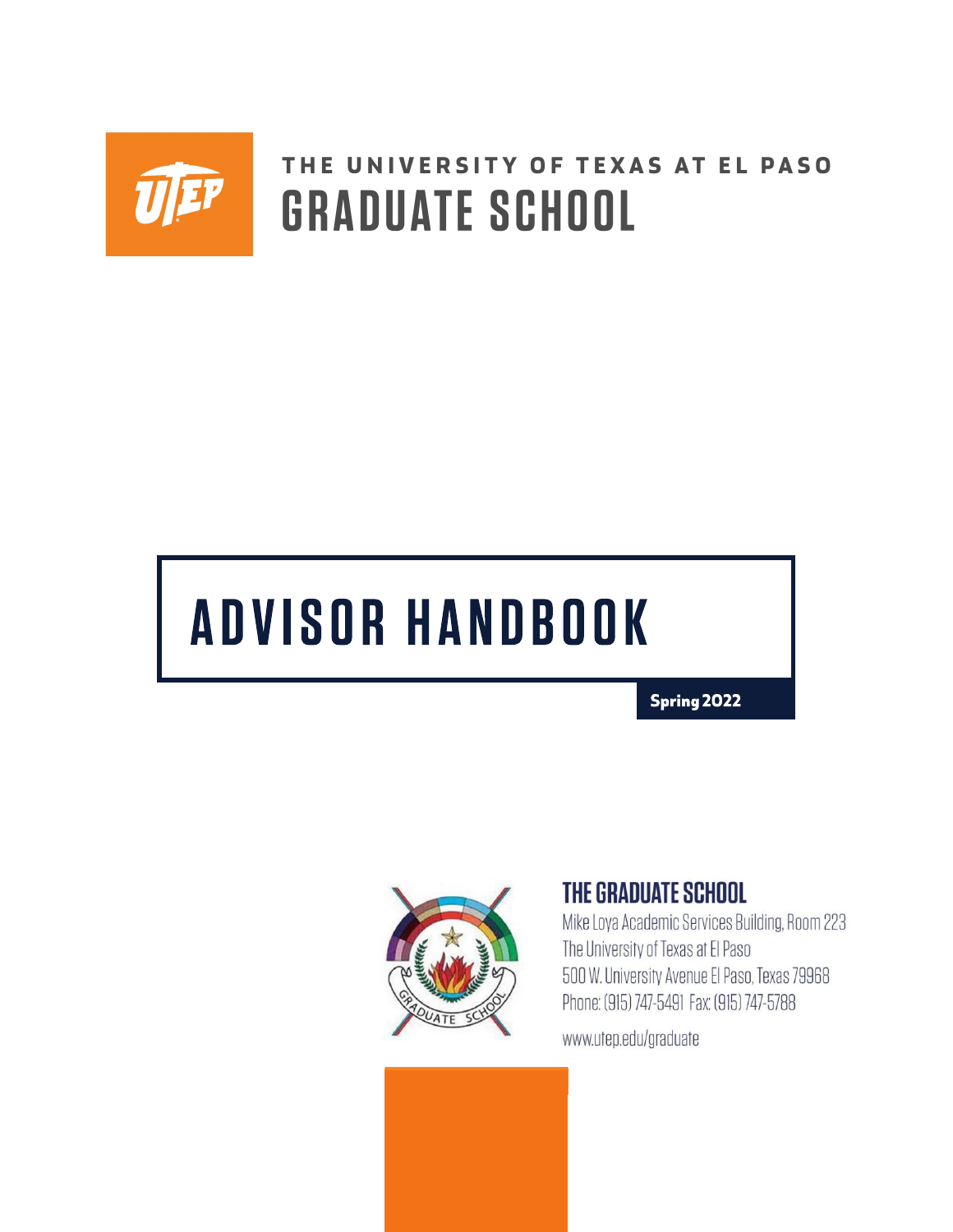## <span id="page-1-0"></span>Table of Contents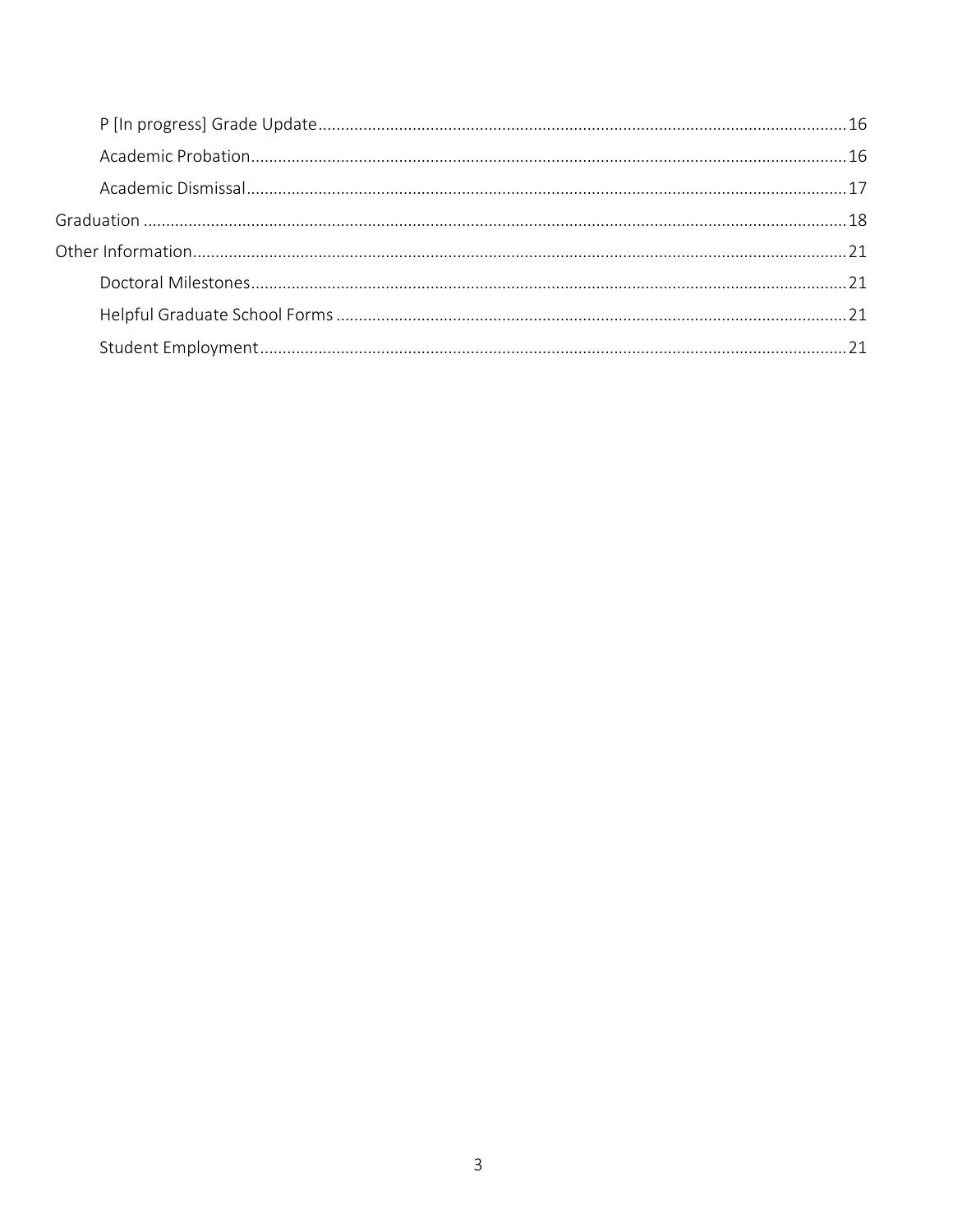## <span id="page-3-0"></span>[Admission](http://catalog.utep.edu/grad/the-graduate-school/admission/)

## <span id="page-3-1"></span>Graduate Certificates

- A student may concurrently pursue a graduate certificate and a graduate degree.
- A student in a degree program is not always required to reapply for admission to a certificate program. In such cases, admission is based on the recommendation of the certificate program advisor.
- Some certificate programs do require a student to apply for admission. Please check with the certificate program advisor or the Graduate School.
- Upon completion of certificate requirements, a student submits an Application for Graduate Certificate to the Graduate School.
- Certificates are awarded at the end of each semester just like degrees.
- Once awarded, the certificate is noted on the transcript and a certificate signed by the Dean of the Graduate School is mailed to the student.

## <span id="page-3-2"></span>Post-Master's Certificates

- A student pursuing a post-master's certificate must apply for admission to the post-master's certificate program.
- Admission to a post-master's certificate program requires a master's degree.
- Upon completion, a student must submit an Application for Graduate Certificate to the Graduate School.
- Post-master's certificates are awarded at the end of each semester just like degrees.
- Once awarded, the certificate is noted on the transcript and a certificate signed by the Dean of the Graduate School is mailed to the student.

## <span id="page-3-3"></span>[Fast-Track Combined Bachelor's to Master's Program](http://catalog.utep.edu/admissions/graduate/fast-track/)

- Fast-track combined Bachelor's to Master's programs are available to outstanding undergraduate UTEP students interested in transitioning from a bachelor's degree to a graduate degree.
- Eligible undergraduate students may receive up to 15 hours of dual undergraduate and graduate credit.
- Students must have successfully completed at least 90 hours of undergraduate coursework toward their degree with a minimum of 24 of those hours earned at UTEP.
- Students must have and maintain an undergraduate GPA equal to or greater than 3.30.
- Participating in graduate programs may have additional requirements, including specific GRE scores.
- Financial aid may be available if enrollment in graduate courses is less than half of the total credit hours for the semester.

[Fast-Track Application](http://catalog.utep.edu/admissions/graduate/fast-track/)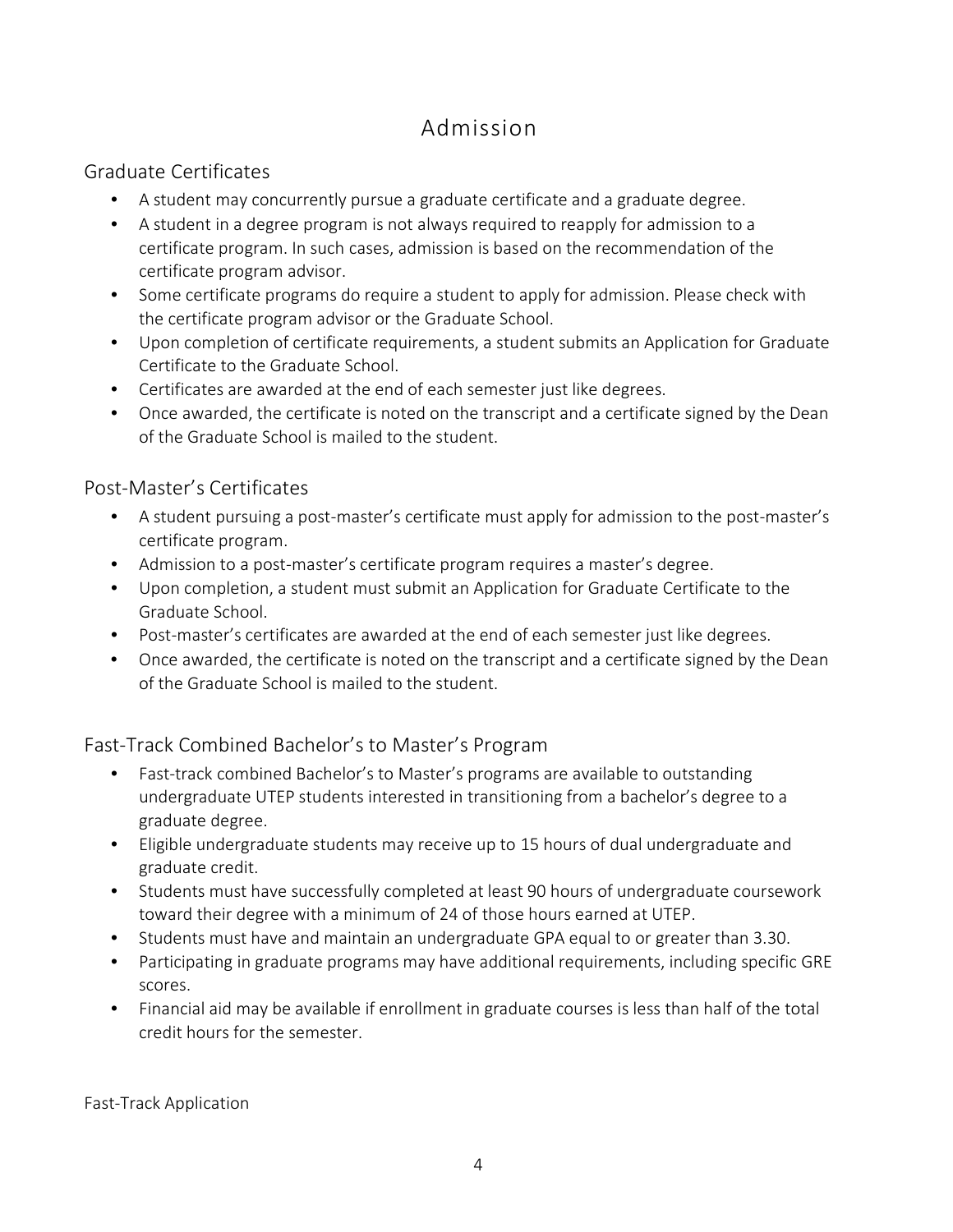- Students complete [the Fast Track Combined Bachelor's/Master's Program Student](https://www.utep.edu/graduate/_Files/docs/admission-and-enrollment/fast-track2021.pdf)  [Application form](https://www.utep.edu/graduate/_Files/docs/admission-and-enrollment/fast-track2021.pdf) and obtain required signatures.
- Students apply for admission to the graduate program of their choice using the online admission application located on the Graduate School website and submit a scanned copy of the [Fast Track Combined Bachelor's/Master's Program Student Application form.](https://www.utep.edu/graduate/_Files/docs/admission-and-enrollment/fast-track2021.pdf)
- Students must be advised each semester at the departmental level by both the undergraduate and graduate advisors and cleared for registration in graduate courses by the Graduate School.
- Students must earn a B or better in the graduate course to count as graduate credit.
- The course and earned grade will appear on both the undergraduate and graduate transcripts and calculated in both transcripts. If the grade is a C, it will not count toward the graduate degree but will still count toward the undergraduate degree.
- Tuition will be based on the level of the course, not the level of the student, and financial aid may be adjusted accordingly.
- Financial aid may be available if enrollment in graduate courses is less than half of the total credit hours for the semester.
- Exceptions to these guidelines will be handled through an appeal process established by the participating graduate program.
- Upon completion of the bachelor's degree, the student must submit all pending required documentation for full admission to the graduate program such as official test scores, recommendation letters, resume, etc.

## <span id="page-4-0"></span>Post-Baccalaureate Non-Degree Admission

- Post-baccalaureate non-degree admission is an unclassified status indicating no major or program of study.
- Post-baccalaureate non-degree admission allows a student to complete prerequisite work or to demonstrate ability to do graduate-level coursework.
- Post-baccalaureate non-degree students must obtain departmental permission to enroll in graduate-level courses.
- If subsequently admitted into a degree program, the program advisor may recommend that up to nine (9) hours of graduate level coursework or undergraduate courses approved for graduate credit, completed prior to formal admission to the program, be used toward graduate degree requirements.
- Admission as a post-baccalaureate non-degree student does not constitute admission into a graduate degree program of the Graduate School.
- Post-baccalaureate non-degree admission is not available to international students who need a visa (F-1/M-1 and I-20) to attend school in the United States.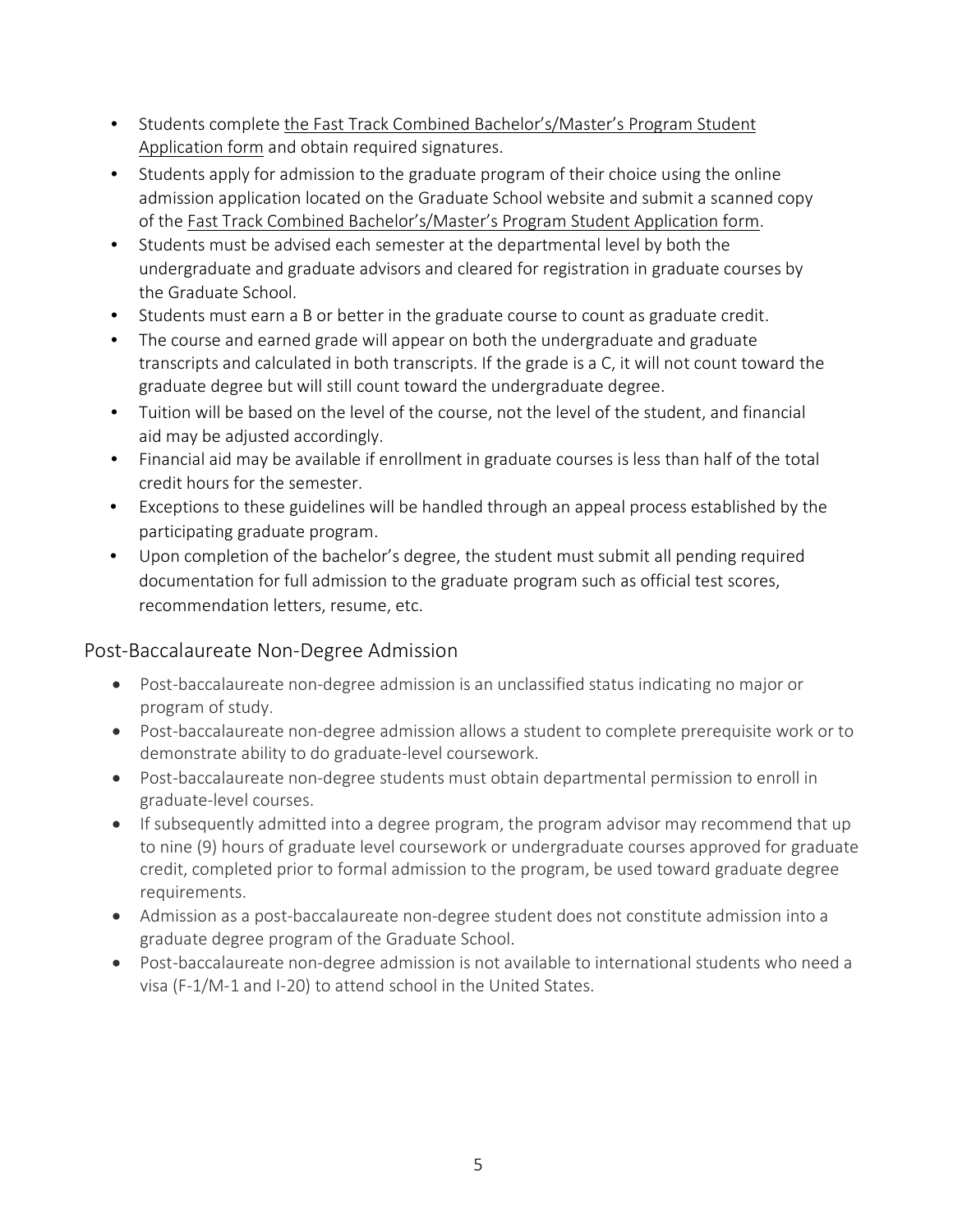<span id="page-5-0"></span>Post-Baccalaureate Non-Degree Admission and Financial Aid Eligibility

- A student in a Post-Baccalaureate (PB) non-degree seeking program may have their undergraduate leveling courses for a graduate program *considered* for financial aid eligibility, but only for a period of one academic year.
- Student must take at least six credits per semester, and all the courses must be part of the leveling courses.
- A combination of leveling courses with other non-leveling (graduate) courses is not accepted. If a student takes any graduate courses they are considered a graduate student and therefore not eligible for financial aid for their undergraduate leveling courses.
- A student should meet with the Financial Aid Department as soon as they are notified that they require leveling courses in order to determine whether the courses will be eligible for financial aid. Contact Jennifer Miller [jrmiller3@utep.edu](mailto:jrmiller3@utep.edu)

## <span id="page-5-1"></span>[Reservation for Graduate Credit](http://catalog.utep.edu/policies-regulations/course-registration/#graduatetext)

- Undergraduate students within twelve hours of completing the baccalaureate degree may request to enroll in graduate-level courses.
- Undergraduate students requesting to reserve graduate courses must have a 3.0-grade point average in all upper-level courses.
- Total enrollment including courses reserved for graduate credit must not exceed fifteen hours during a spring or fall session or nine hours during a summer session.
- Graduate research, individual studies, seminar, or thesis courses cannot be reserved for graduate credit.
- Courses reserved for graduate credit cannot be used to satisfy undergraduate degree requirements.
- Courses reserved for graduate credit will appear on a separate graduate-level transcript for use towards the completion of a master's or doctoral degree.
- Enrollment in courses reserved for graduate credit is processed through the Graduate School.
- Reservation for graduate credit is not eligible for financial aid.

## <span id="page-5-2"></span>[Change of Major](http://catalog.utep.edu/admissions/graduate/graduate-student/)

- Students choosing to change their major program of study must reapply for admission to the new program.
	- o Students must complete one full semester in their current program before applying for admission to a new program.
	- o Admission fees are assessed for every application submitted to the Graduate School.
- Request to change program level from master's to doctoral or doctoral to master's within the same program, does not require a new application, only the approval of the Graduate Advisor or Program Director.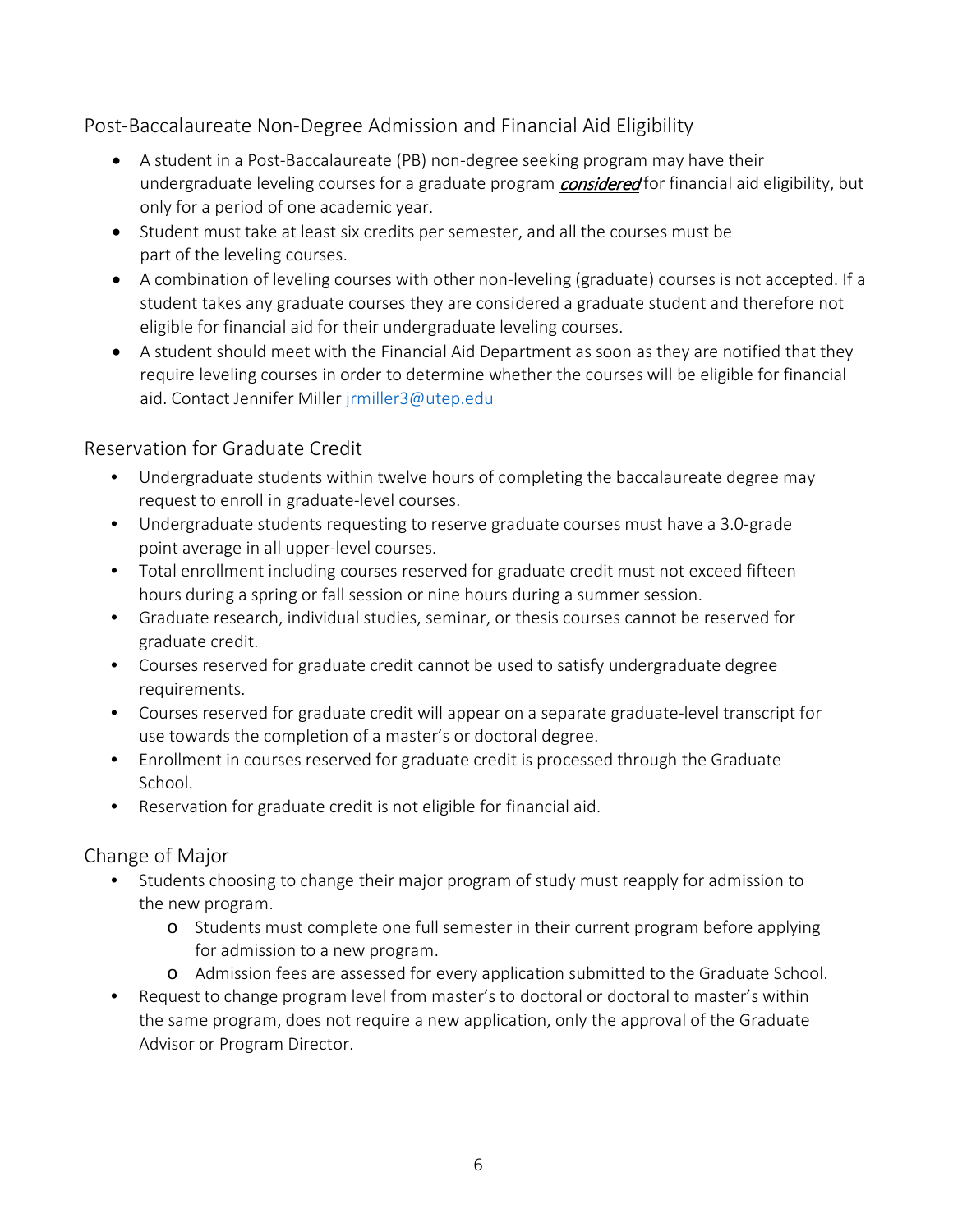<span id="page-6-0"></span>[Leave of Absence](http://catalog.utep.edu/admissions/graduate/graduate-student/) 

- The Graduate Advisor or Program Director submits Leave of Absence requests to the Graduate School.
- The maximum leave granted is one year.
- A student returning from an approved Leave of Absence should check in with the Graduate School to reactivate records.
- A student who is absent for more than one year must reapply for admission.

## <span id="page-6-1"></span>[Returning Students](http://catalog.utep.edu/admissions/graduate/graduate-student/)

- A student who fails to enroll for twelve or more months without an approved leave of absence must reapply for admission. Admission fees are assessed for every application submitted to the Graduate School.
- At the discretion of each program, the program may elect to waive resubmission of supplementary admission materials such as letters of recommendation, test scores, etc.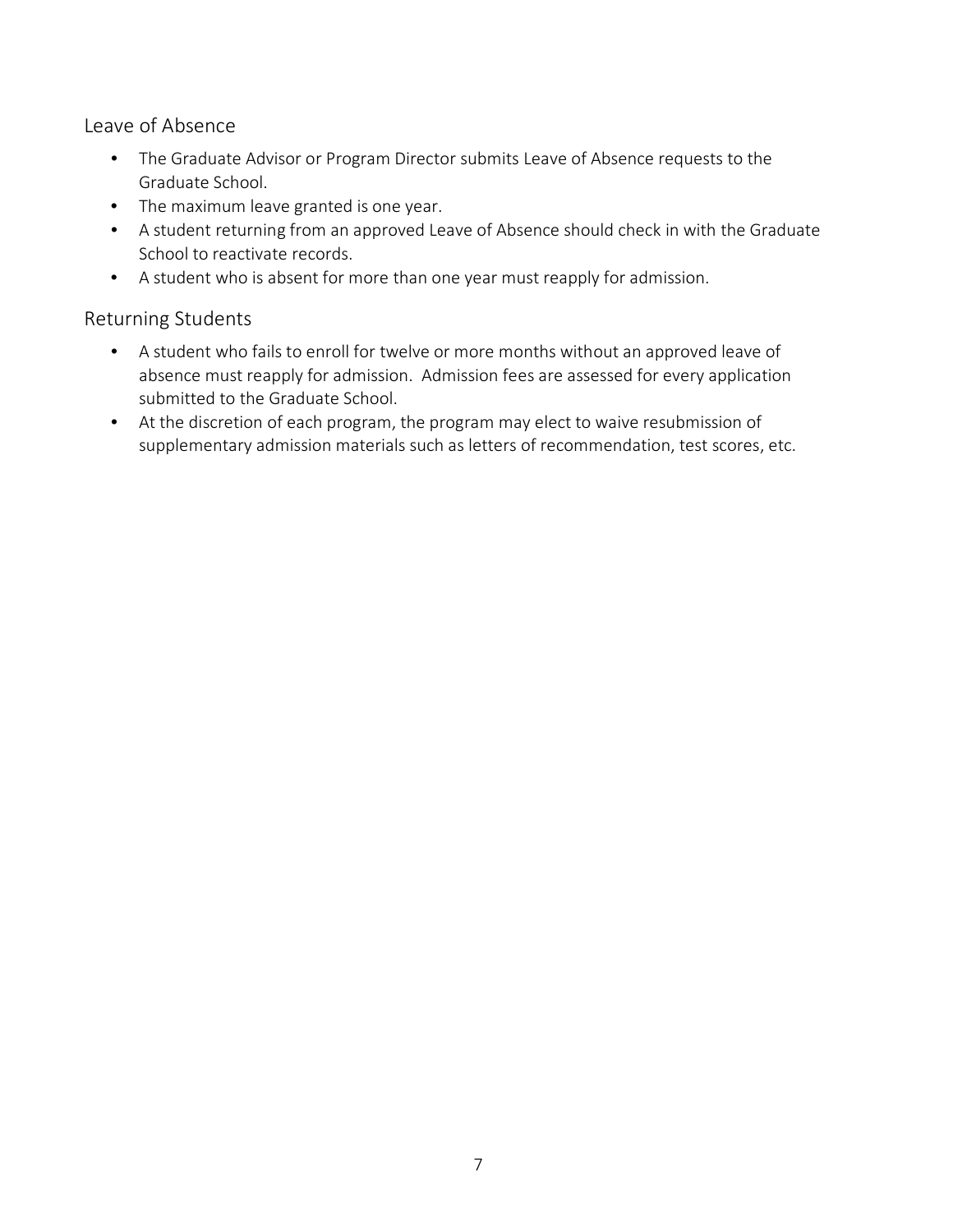## <span id="page-7-0"></span>[Enrollment](http://catalog.utep.edu/admissions/graduate/graduate-student/)

## <span id="page-7-1"></span>[Degree Plan](http://catalog.utep.edu/policies-regulations/graduation-requirements/#graduatedegreerequirementstext)

- The official degree plan consists of a series of courses used to satisfy degree requirements as stated in the Graduate Catalog and reflected in the Goldmine online degree evaluation.
- [Program-specific degree plans are available on-line.](https://degreeplans.utep.edu/)
	- o Students and advisors/directors are encouraged to review the on-line degree evaluation in Goldmine to assess degree progression.
	- o Revisions to the online degree evaluation, such as course substitutions or changes from thesis to non-thesis option, require department or program approval. The Graduate School should be notified of all changes.
- All coursework completed at the graduate level is part of the graduate academic record/transcript, and all grades earned are part of the cumulative grade point average (CGPA). This applies to all courses completed at the graduate level even if the courses are not part of degree requirements.
- Graduate transcripts include both a cumulative grade point average (CGPA) and a program grade point average.
	- o Repeat enrollment of a course for grade replacement or GPA recalculation is not an option at the graduate level. In cases of repeated enrollment, each enrollment appears on the transcript, and each grade is calculated as part of the CGPA. For degree completion purposes, only the most recent enrollment counts towards degree requirements.
- Financial aid is disbursed only for courses that are part of the official degree plan as reflected in the Goldmine online degree evaluation. Refer to [Understanding your Degree](https://www.utep.edu/student-affairs/financialaid/eligibility/degree-plan.html)  [Plan and Eligibility for Financial Aid.](https://www.utep.edu/student-affairs/financialaid/eligibility/degree-plan.html)

## <span id="page-7-2"></span>Leveling [or Prerequisite](http://catalog.utep.edu/policies-regulations/course-registration/#graduatetext) Courses

- As proposed by the Graduate Studies Committee, a student may be required to complete leveling or prerequisite courses to qualify for admission to a graduate program. These hours are in addition to those required of the degree.
- Leveling or prerequisite courses do not count towards graduate degree requirements.
- Undergraduate courses taken for leveling purposes appear on a separate level transcript and do not affect the graduate level cumulative grade point average.

## <span id="page-7-3"></span>Financial Aid Eligibility and Levelling or Prerequisite Courses

- A student in a Post-Baccalaureate (PB) non-degree seeking program may have their undergraduate leveling courses for a graduate program **considered** for financial aid eligibility, but only for a period of one academic year.
- Student must take at least six credits per semester, and all the courses must be part of the leveling courses.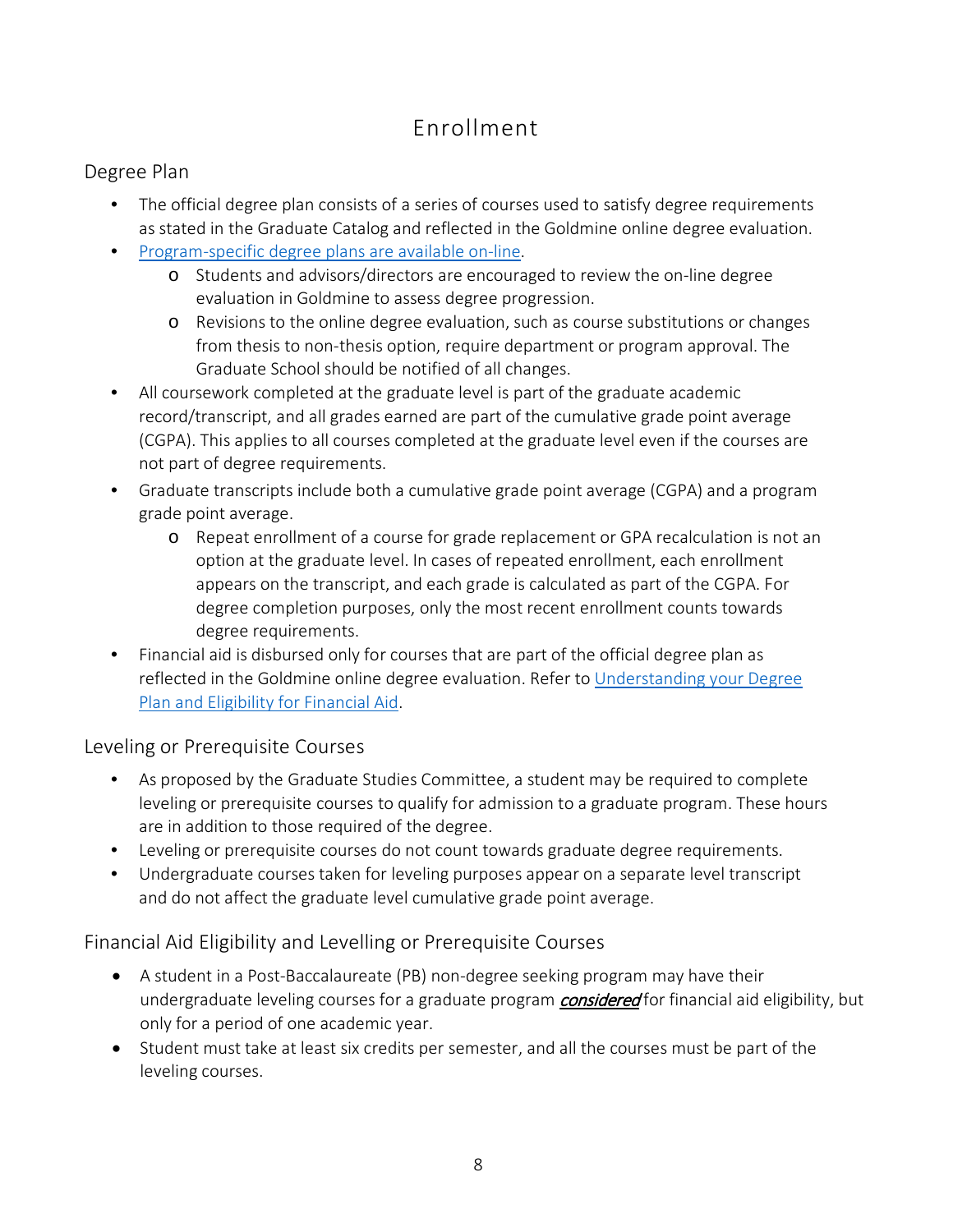- A combination of leveling courses with other non-leveling (graduate) courses is not accepted. If a student takes any graduate courses they are considered a graduate student and therefore not eligible for financial aid for their undergraduate leveling courses.
- A student should meet with the Financial Aid Department as soon as they are notified that they require leveling courses in order to determine whether the courses will be eligible for financial aid. Contact Jennifer Miller [jrmiller3@utep.edu](mailto:jrmiller3@utep.edu)

## <span id="page-8-0"></span>[Undergraduate Courses Approved for Graduate Credit](http://catalog.utep.edu/policies-regulations/course-registration/#graduatetext)

- A maximum of nine hours of upper-division approved-for-graduate-credit undergraduate courses may be used for graduate degree purposes. University policy (in accordance with SACSCOC policy) requires that the Graduate School document the additional work that graduate students undertake when they take undergraduate courses for credit toward their graduate degrees. Additional coursework is not required in cases where these courses are leveling or prerequisites and thus are not included in the graduate degree plan.
- Faculty and students are required to provide a copy of the syllabus to document additional work requirements.
- [Undergraduate courses approved for graduate credit ar](https://www.utep.edu/graduate/current-students/advising-enrollment.html)e located on the Graduate School website.
- Please note that undergraduate courses approved for graduate credit are not recognized for dual credit credentialing purposes so advise students accordingly.

## <span id="page-8-1"></span>[Transfer Credit Courses](http://catalog.utep.edu/admissions/graduate/graduate-student/)

- Upon the recommendation of the Graduate Advisor or Program Director, students pursuing a master's degree may transfer up to fourteen semester credit hours from an accredited institution towards the fulfillment of the master's degree. Doctoral students are advised to consult their respective doctoral program for information on the transfer of credit.
- Graduate Advisors or Program Directors initiate and forward the request for transfer credit to the Graduate School.
- The request should identify the transferring institution and courses and specify the UTEP courses substituted by the transfer courses.
- Courses approved for transfer credit must be graduate level and must fall within established time limits for Masters and doctoral programs. (see Time Limits below)
- Only courses with a grade of "C" or higher are transferable.
- Only credit hours transfer. Grade points earned at other institutions do not transfer.
- Courses used to fulfill requirements for a completed graduate degree at another institution cannot be used to fulfill requirements for another same level degree at UTEP.
- Correspondence courses are not transferable nor accepted for graduate credit.

## <span id="page-8-2"></span>[Courses Counted for Another Degree](http://catalog.utep.edu/policies-regulations/course-registration/#graduatetext)

• Double counting is not allowed so a course used to fulfill requirements for one graduatelevel degree cannot be used to fulfill requirements for another same level graduate degree.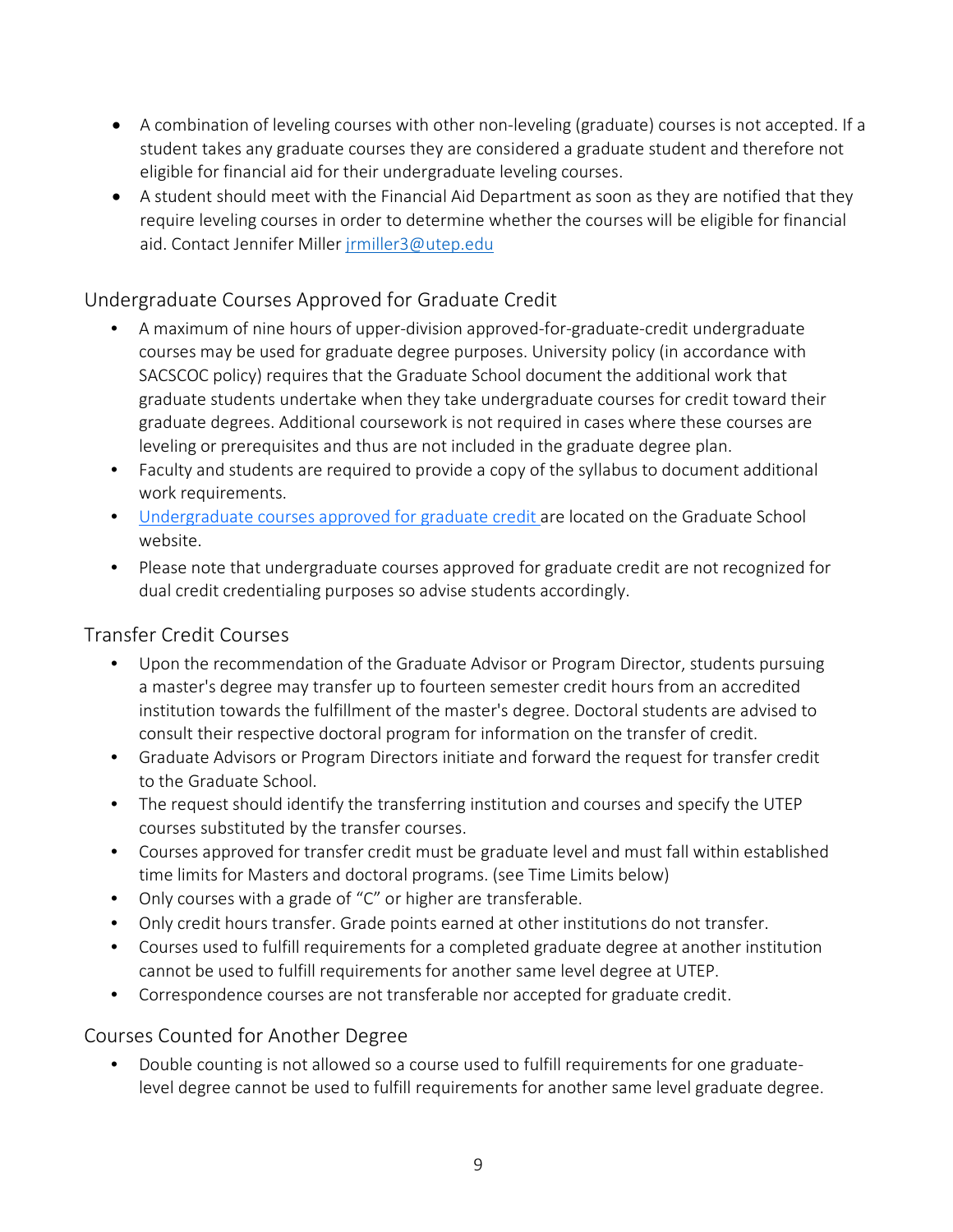• Prescribed courses completed as part of an earned graduate degree and duplicated on a second degree do not have to be repeated. The program advisor/director may assign appropriate substitutions so that the total number of hours required of the second degree is not reduced.

<span id="page-9-0"></span>[Courses Taken on a Pass/Fail Basis](http://catalog.utep.edu/policies-regulations/course-registration/#graduatetext)

- A student may elect to take a course on a Pass/Fail basis (S or U grade mode).
- The Pass/Fail option is not available for all courses. Check with the appropriate academic department or the Records Office for a listing of available courses.
- A Pass/Fail course cannot count as leveling work or as part of minimum degree requirements except for internships or practicum when designated by the department.
- Requests for the Pass/Fail option route through the Records Office by or before the Census date listed in the Class Schedule.

[Time Limits](http://catalog.utep.edu/policies-regulations/graduation-requirements/#graduatedegreerequirementstext)

- Master's degree requirements must be completed within one six-year period. This includes any transfer work completed before admission to the program.
- Master's degree students who have not completed degree requirements within established time limits may request an extension from the Graduate School through the Graduate Advisor or Program Director.
- Doctoral degree requirements must be completed within one eight-year period. This includes any transfer work completed before admission to the program.
	- o Doctoral degree students who have not completed degree requirements within established time limits should submit an [IDP](https://www.utep.edu/graduate/_Files/docs/forms/forms/IDP_template_UTEP_Graduate_School_annual.docx) and may request an extension from the Graduate School through the Program Director.
	- o Doctoral students who have not completed degree requirements and have accumulated ninety-nine earned credit hours are ineligible for state-funded assistantships.
- Work over six/eight years old may be revalidated only with special permission from the Dean of the Graduate School upon the recommendation of the respective committee on graduate studies. The student should submit an [IDP](https://www.utep.edu/graduate/_Files/docs/forms/forms/IDP_template_UTEP_Graduate_School_annual.docx) in collaboration with the program and request an appeal through the Dean of the Graduate School.

## <span id="page-9-1"></span>[Registration Restrictions](http://catalog.utep.edu/policies-regulations/course-registration/#text)

- The Graduate School assists students experiencing issues with registration level restrictions, which is limited to fast-track enrollment, reservation for graduate credit enrollment, and post-baccalaureate non-degree enrollment.
- The following registration restrictions require clearance by the Graduate Advisor, Program Director, or approved departmental representative, by entering the appropriate waiver in the student's SFASRPO Banner record:
	- o Departmental Restrictions
	- o Major Restrictions
	- o Prerequisite/Test Score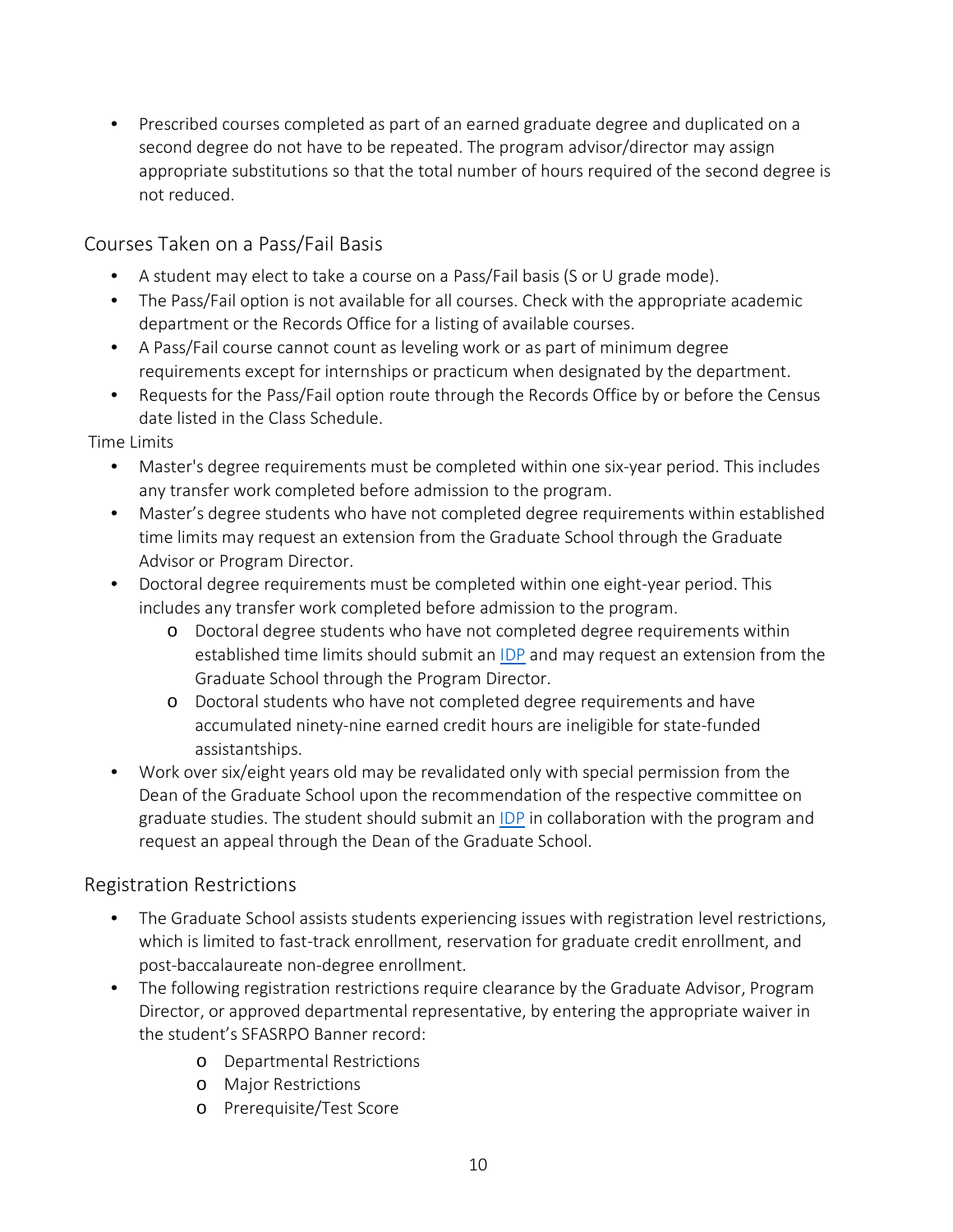- o Restrictions
- o Capacity/Closed Course Restrictions
- Level Restrictions should only be cleared by the Graduate School.

#### <span id="page-10-0"></span>Registration Holds

- Advising Holds can only be removed by the Graduate Advisor, Program Director, or approved departmental representative, by revising the Hold start or end date in the student's SOAHOLD Banner record.
- Other miscellaneous Holds should be referred to the specific unit identified in SOAHOLD Origination Code.

## <span id="page-10-1"></span>Course Load Capacity

Registration in excess of the maximum load as indicated in the Goldmine registration screen requires Program and Graduate School approval.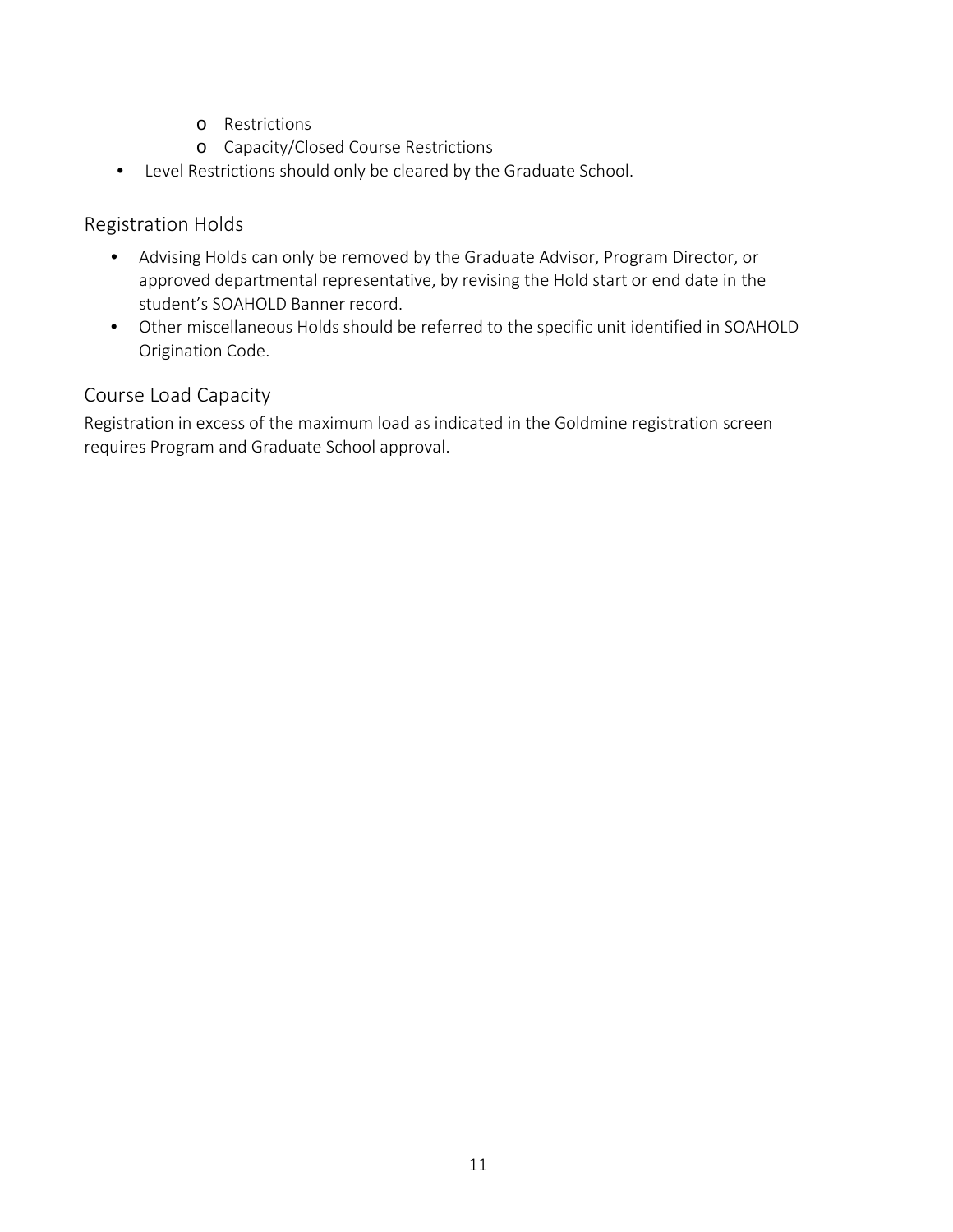## <span id="page-11-0"></span>[Enrollment Verification](http://catalog.utep.edu/policies-regulations/course-registration/#graduatetext)

Minimum hour requirement as listed below must be in masters or doctoral level courses, or undergraduate courses approved for graduate credit that apply towards graduate degree requirements. [Undergraduate courses approved for graduate credit](https://www.utep.edu/graduate/current-students/advising-enrollment.html) [a](https://www.utep.edu/graduate/current-students/advising-enrollment.html)re located on the Graduate School website.

Maximum Course Load

| Fall and Spring            | Full-time | 9 or more hours per semester                     |
|----------------------------|-----------|--------------------------------------------------|
| Fall and Spring            | Part-time | 8 or fewer hours                                 |
| Fall and Spring            |           | The maximum course load is 15 semester<br>hours. |
| Maymester and Wintermester | Full-time | 3 or more hours per term                         |
| Maymester and Wintermester | Part-time | 2 or less hours                                  |
| Maymester and Wintermester |           | The maximum course load is 6 hours.              |
| Summer and 10 weeks        | Full-time | 3 or more hours per term                         |
| Summer and 10 weeks        | Part-time | 2 or less hours                                  |
| Summer and 10 weeks        |           | The maximum course load is 6 hours.              |

#### <span id="page-11-1"></span>Enrollment Status and Verification

For enrollment verification to financial aid, loan agencies, insurance companies, scholarships, etc., the following categories will be followed.

| Fall and Spring    |     | Hours per Semester/Term      |
|--------------------|-----|------------------------------|
| Full-time          | $=$ | 9 or more hours per semester |
| Part-time          | $=$ | 7-8 hours                    |
| Half time          | $=$ | $4.5 - 6$ hours              |
| Less than half $=$ |     | $1 - 4$ hours                |

#### *Maymester and Wintermester*

| Full-time              | $=$ 3 or more |
|------------------------|---------------|
| Part-time              | $= 2 hours$   |
| Less than part         | $= 1$ hour    |
| <b>Summer Sessions</b> |               |
| Full-time              | $=$ 3 or more |
| Part-time              | $= 2$ hours   |
| Less than part         | $= 1$ hour    |

<span id="page-11-2"></span>[Enrollment Verification for Financial Aid Eligibility \(FAE\)](http://catalog.utep.edu/policies-regulations/course-registration/#graduatetext) 

• To maintain financial aid eligibility, all graduate students must enroll for a minimum of six (6) hours every Fall and Spring semester, and six (6) total hours in Summer sessions. Students enrolled in accelerated, online, or other special programs that use "parts-of-term" are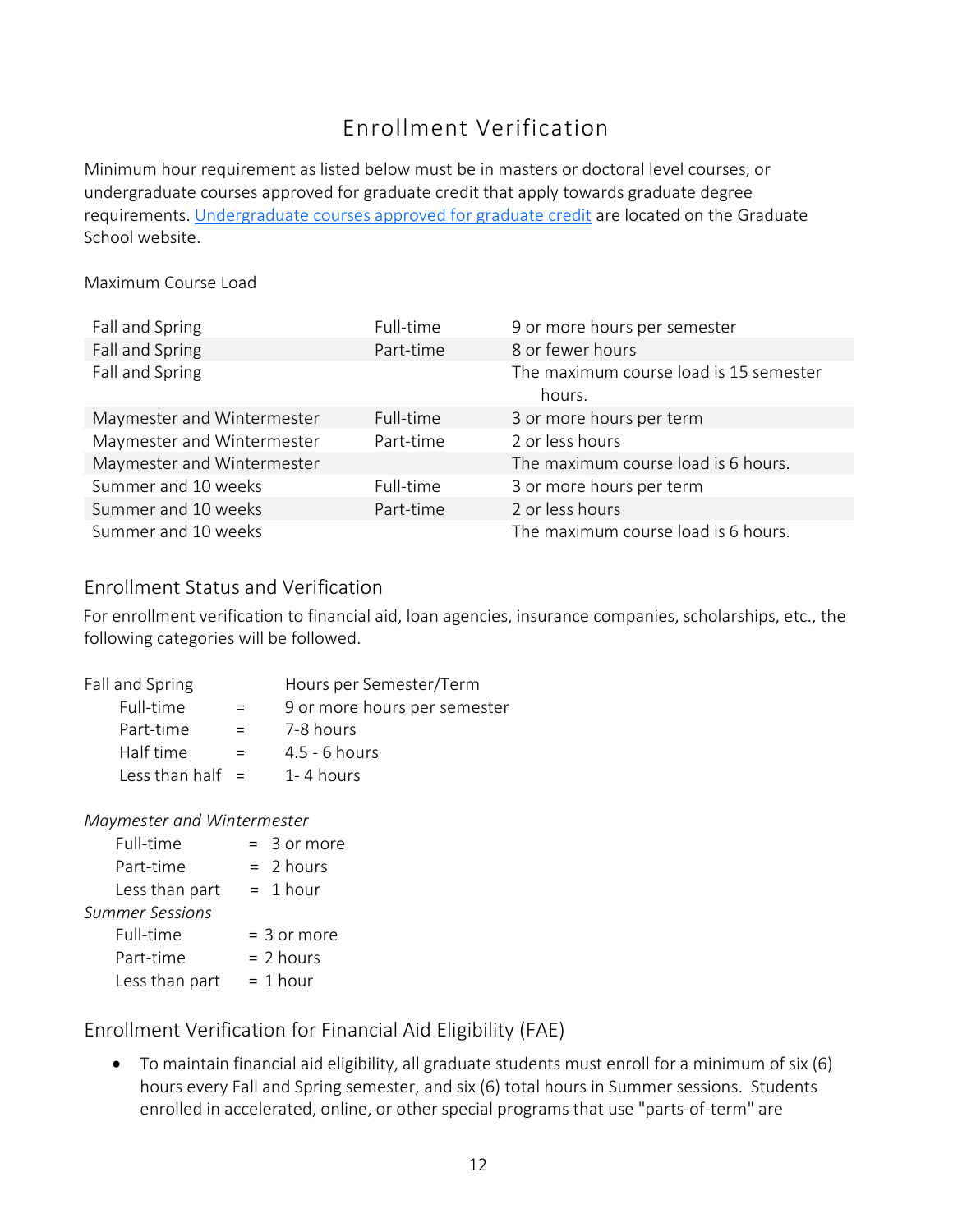considered full-time if they are enrolled in at least three (3) credit hours in any given part of term and also meet the full-term requirements noted above.

- Summer Enrollment: Graduate students enrolled in three (3) hours during one of the summer semesters are classified by the Graduate School as full-time for the entire summer. Students continuously enrolled on a full-time basis immediately preceding fall and spring semesters are not required to enroll during the summer term if degree applicable course offerings are not available during the summer term. To maintain financial aid eligibility during the summer, all graduate students must enroll for a minimum of six (6) total hours in Summer sessions.
- VA Education Benefits: Students receiving VA education benefits should consult the Military Student Success Center. VA education benefits do not cover courses that are not part of the student's degree plan.

## <span id="page-12-0"></span>[Enrollment Verification for Thesis and Dissertation](http://catalog.utep.edu/policies-regulations/course-registration/#graduatetext)

- [Reduced Course Load:](http://catalog.utep.edu/policies-regulations/course-registration/#graduatetext) A request for reduced course load will only be considered during the final term/graduation term. For verification purposes, and if applicable, a student requesting a reduced course load must also apply for graduation.
- [Thesis Students: M](http://catalog.utep.edu/policies-regulations/course-registration/#graduatetext)aster's degree students are classified by the Graduate School as full-time equivalent for financial aid purposes for up to four semesters of continual enrollment in thesis only. Students enrolled in three (3) hours of thesis are financial aid eligible and may receive loans and loan deferments. Thesis students must be enrolled in a thesis course during the semester the thesis is defended and completed, and during the semester of graduation.
- [Non-Thesis Students: S](http://catalog.utep.edu/policies-regulations/course-registration/#graduatetext)tudents will not be financial aid eligible if enrolled in less than six (6) hours every semester including the final semester. Non-thesis students must be enrolled during the semester of graduation.
- [Dissertation Students: D](http://catalog.utep.edu/policies-regulations/course-registration/#graduatetext)octoral degree students are classified by the Graduate School as fulltime equivalent for financial aid purposes for up to five semesters of continual enrollment in dissertation only. Students enrolled in three (3) hours of dissertation are financial aid eligible and may receive loans or loan deferments. Dissertation students must be enrolled in dissertation during the semester the dissertation is defended and completed and during the semester of graduation.
- [Non-Dissertation Students: S](http://catalog.utep.edu/policies-regulations/course-registration/#graduatetext)tudents will not be financial aid eligible if enrolled in less than six (6) hours every semester including the final semester. Non-dissertation doctoral students must be enrolled during the semester of graduation.

## <span id="page-12-1"></span>[Enrollment Verification for TAs, RAs and CO-OP](http://catalog.utep.edu/policies-regulations/course-registration/#graduatetext)

- [Eligibility for Teaching and Research Assistants:](http://catalog.utep.edu/policies-regulations/course-registration/#graduatetext) Teaching and research assistants must be classified as full-time students as a criterion for employment, as well as for receipt of stipends, scholarships, and financial aid. This represents a minimum standard, and individual programs may require students to enroll in more hours.
- [Career and Professional Development Services and CO-OP courses:](http://catalog.utep.edu/policies-regulations/course-registration/#graduatetext) Students who participate in the Career and Professional Development Services Cooperative Education Program, and who are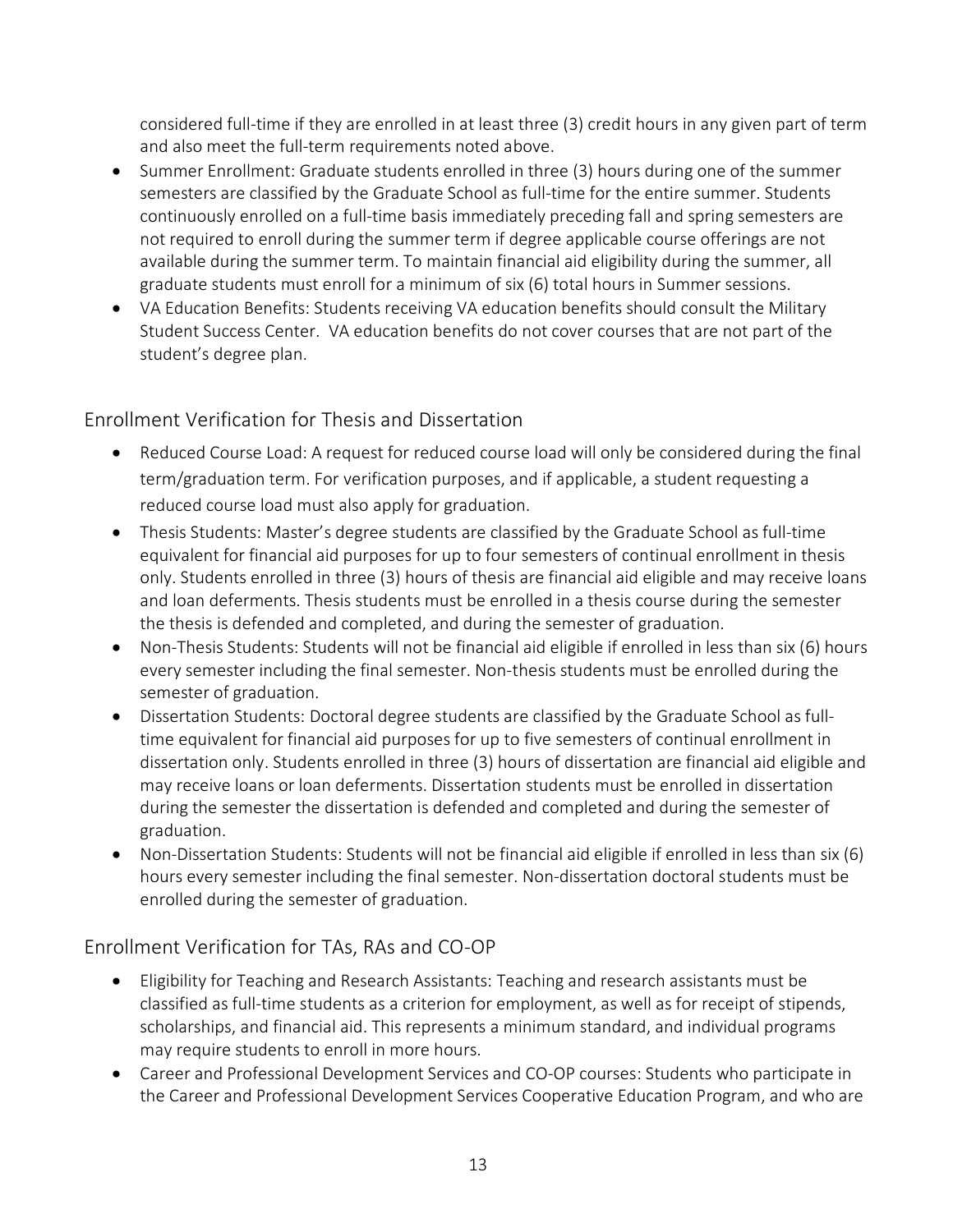only enrolled in a CO-OP course, will be classified as full-time for the term. Enrollment in CO-OP only beyond two semesters requires Graduate School approval. International students with assistantships seeking to enroll in CO-OP must obtain approval from the Graduate School before enrolling in CO-OP.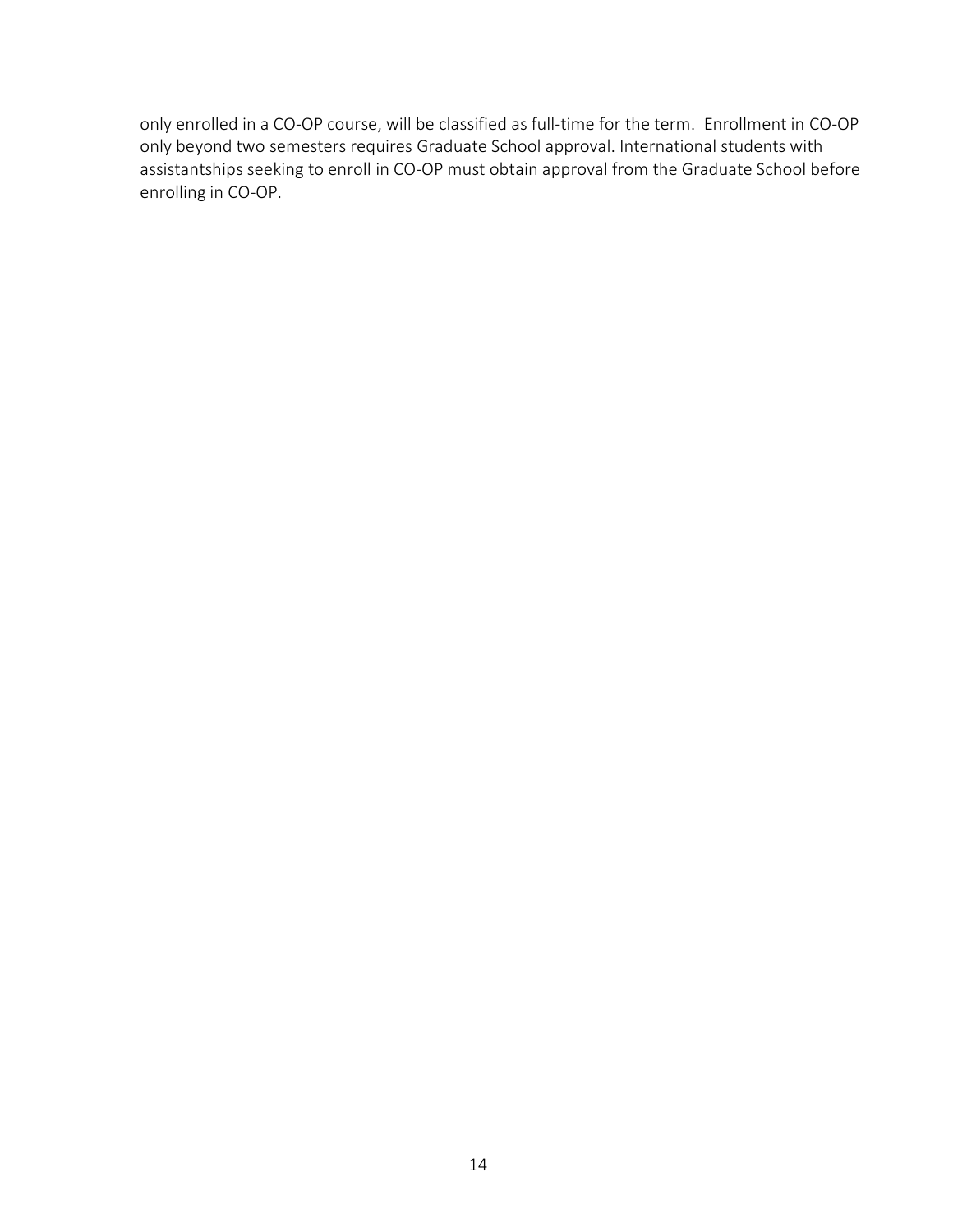## <span id="page-14-0"></span>[Academic Standing](http://catalog.utep.edu/policies-regulations/attendance-grading/#graduatetext)

- Graduate students are required to maintain a 3.0 program grade point average (PGPA) to remain in good academic standing.
- All graduate coursework is part of the graduate academic record or transcript, and all respective grades are part of the graduate cumulative grade point average.
- At the graduate level, courses cannot be repeated for GPA recalculation.
- Students requesting authorization from the Graduate School for approval of CO-OP, TA/RA, or other types of employment or assistantships must have a 3.0 cumulative grade point average.

## <span id="page-14-1"></span>[Grades](http://catalog.utep.edu/policies-regulations/attendance-grading/#graduatetext)

- Only grades of A, B, and C generate graduate credit although individual programs may have more stringent grade requirements.
- Repeat enrollment of a course for grade replacement or grade point average recalculation is not an option at the graduate level. A student may elect to repeat a course; both enrollments and grades will appear on the transcript and affect the cumulative grade point average, but only the most recent enrollment is used to meet degree requirements.
- Students cannot be cleared for graduation with grades of I [Incomplete] or N [No grade assigned] on the final transcript or P [in progress] grade if the course with the P [in progress] grade is required for degree completion.
- Graduation candidates with an I [Incomplete] grade on the final transcript will be awarded the degree the semester the I [Incomplete] grade is removed from the final transcript and final requirements are completed, which may be different from the originally intended semester of graduation.
	- o [Pass/Fail Grade Mode:](http://catalog.utep.edu/policies-regulations/attendance-grading/#graduatetext) S Satisfactory or U Unsatisfactory
		- The Pass/Fail grade mode appears in Goldmine/Banner with a Grade Mode indicator of "P".
		- At the conclusion of a pass/fail course, a final grade of S [Satisfactory] or U [Unsatisfactory] shall be awarded.
	- o [Standard Grading Mode:](http://catalog.utep.edu/policies-regulations/attendance-grading/#graduatetext) A, B, C, D, F, I, N, P, W, CR
		- The Standard grade mode appears in Goldmine/Banner with a grade mode indicator of "S".
		- At the end of a course with a standard grade mode, a final grade of A, B, C, D, F, I, N, P, W, CR shall be awarded.
		- Please note that a "P" grade does not stand for Pass. P grade stands for In-Progress. A P In-Progress grade does not affect the cumulative grade point average or Earned Hours. P grades are "attempted" hours and should be assigned in courses where continual enrollment until completion is required such as thesis or dissertation.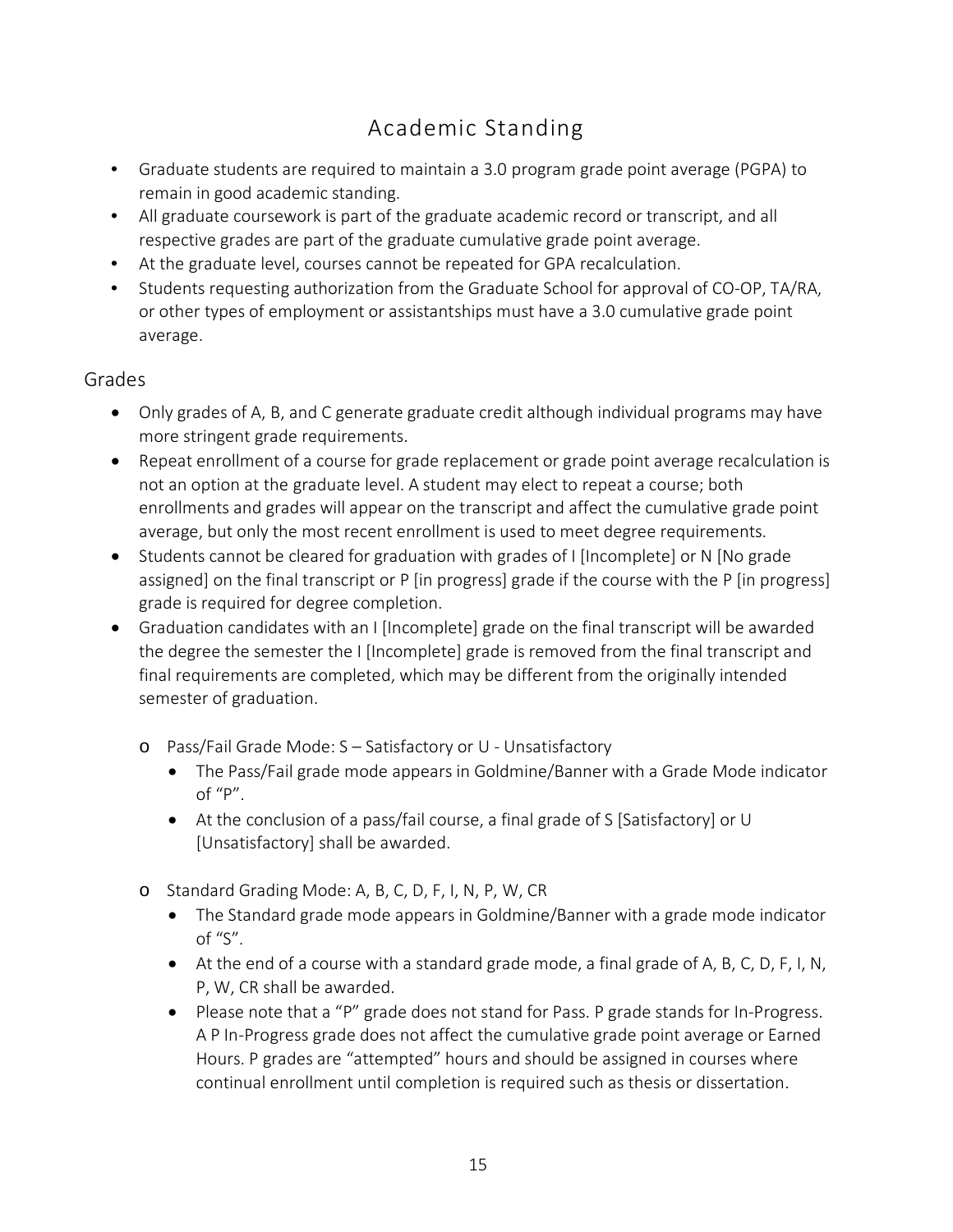Upon successful completion of the thesis or dissertation, the instructor of record shall award an appropriate standard letter grade or pass/fail grade.

## <span id="page-15-0"></span>[P \[In-Progress\] Grades for Thesis/Dissertation Courses](http://catalog.utep.edu/policies-regulations/attendance-grading/#graduatetext)

- The research and writing of the thesis/dissertation requires six hours of credit in the following thesis or dissertation courses: CRIJ 5397, or PSYC 5395/6395 and PSYC 5396/6396, or all subjects 5398 and 5399, or GEOL 6320 and GEOL 6321, or all subjects 6398 and 6399.
- To obtain the six hours of thesis/dissertation credit, the student must enroll in CRIJ 5397, PSYC 5395/6395, GEOL 6320, or all subjects 5398 or 6398, when work on the thesis/dissertation initiates. Thereafter, the student must enroll in PSYC 5396/6396, GEOL 6321, or all subjects 5399 or 6399, or during each semester of active work until completion.
- Thesis/dissertation courses should reflect a *P-In-Progress* grade while the student works to complete the document.
- Upon successful completion, the supervising professor assigns an appropriate standard letter grade or pass/fail grade to the final enrollment of thesis or dissertation.
- That letter grade applies to previous enrollments of thesis or dissertation for a maximum of six (6) credit hours of thesis and twelve (12) credit hours of dissertation.
- Additional enrollments in thesis or dissertation in excess of the six or twelve hours, as noted above, will be graded on a Pass/Fail (S [Satisfactory] or U [Unsatisfactory]) basis.

## <span id="page-15-1"></span>[P \[In progress\] Grade Update](http://catalog.utep.edu/grad/academic-regulations/#curriculumandclassroompoliciestext)

- Upon approval of the graduation application, the Graduate School enters a code in the graduating student's Banner record that prompts the Banner P Grade Update script to update thesis or dissertation P grades during end of term roll-to-history.
- The Banner P Grade Update script updates P grades only if the professor of record assigns the appropriate grade (standard or pass/fail) to the final enrollment of thesis or dissertation.
- When the professor of record fails to assign the correct grade, the Banner P Grade Update script will bypass that particular record and the P grades will remain on the transcript.
- The Records Office requires a grade change form to update each P grade before the student can be awarded the degree.
- The Banner P Grade Update script runs only once every semester during end of term roll to history.

## <span id="page-15-2"></span>[Academic Probation](http://catalog.utep.edu/policies-regulations/attendance-grading/#graduatetext)

- A graduate student in a master's or doctoral program who fails to maintain a 3.0 program grade point average is on academic probation.
- A student on academic probation must earn at least a 3.0 CGPA by the conclusion of the next nine semester hours of enrollment or possibly face dismissal from the Graduate School.
- A non-degree seeking student (post-baccalaureate, certificate, or teacher certification) who fails to maintain a 2.5 cumulative grade point average (CGPA) is on academic probation.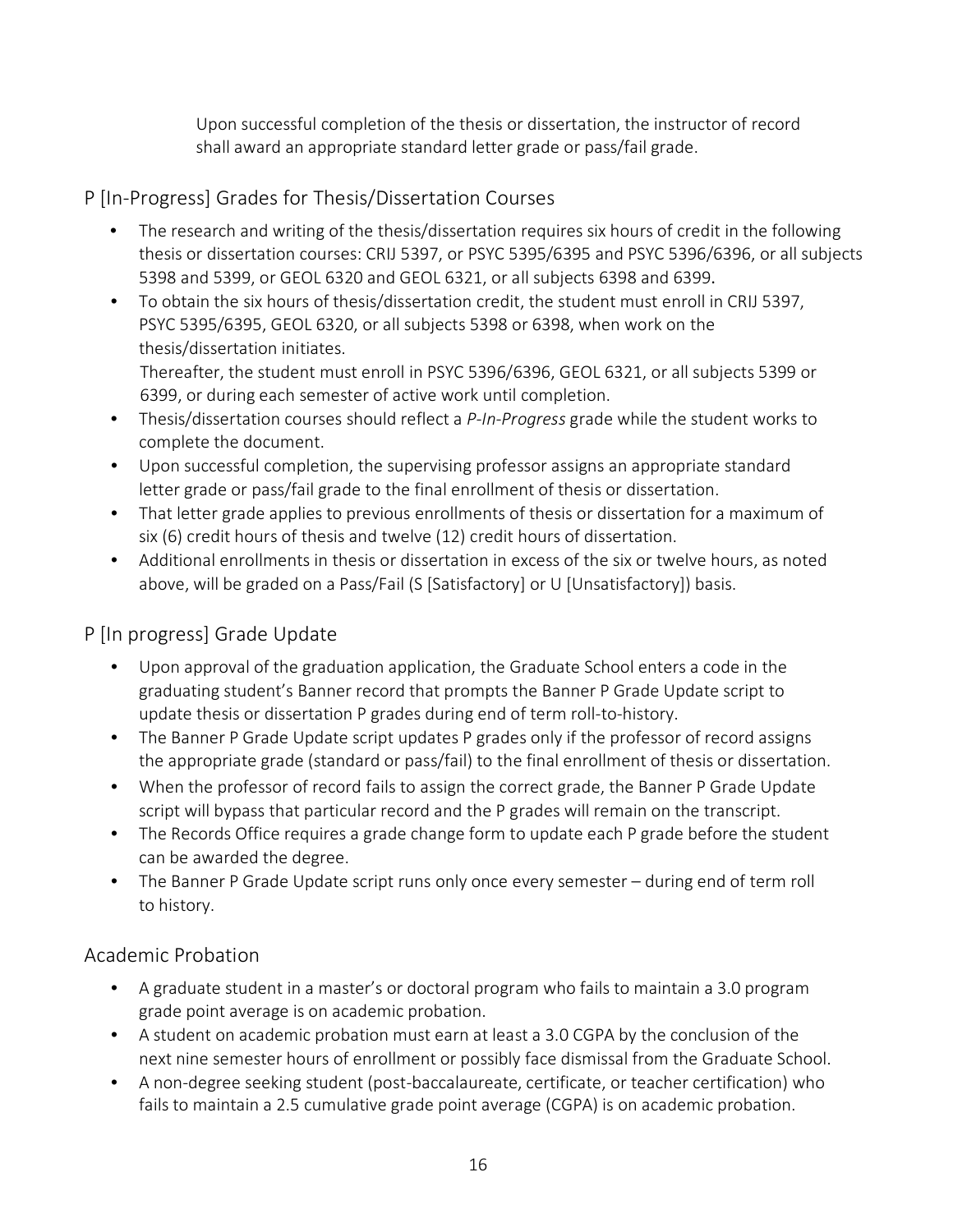• A non-degree student on academic probation must earn at least a 2.5 CGPA by the conclusion of the next nine semester hours of enrollment or possibly face dismissal from the Graduate School.

#### <span id="page-16-0"></span>[Academic Dismissal](http://catalog.utep.edu/policies-regulations/attendance-grading/#graduatetext)

- A student admitted into a graduate program whose program grade point average drops below 3.0 will be placed on academic probation.
- The student must return the program grade point average to a 3.0 after completion of the next nine (9) hours of study.
- Failure to meet the 3.0 grade point average requirement during the probationary period will result in dismissal from the Graduate School.
	- o Appeals for reinstatement are submitted by the respective graduate studies program committee, in conjunction with the student, to the Dean of the Graduate School.
	- o Appeals must include a plan of action describing intervention to ensure student success. If readmitted, the student must raise the program grade point average to a 3.0 as specified in the appeal or face permanent dismissal from the Graduate School.
	- o Only the Dean of the Graduate School can approve the reinstatement of a dismissed student.
- Once dismissed, the Graduate School generates an official notification of dismissal.
	- o The dismissed student's enrollment is administratively withdrawn, the student record inactivated, and the admission changed from admitted to dismissed.
- Dismissal also occurs based on a student's failure to meet program-specific academic standards, as stated in the Graduate Catalog, or if a conditionally admitted student fails to fulfill admission conditions.
- A student may file a formal grade grievance through the [Dean of Student's Office.](https://www.utep.edu/student-affairs/dean-of-students-office/academic-support/grade-grievance.html)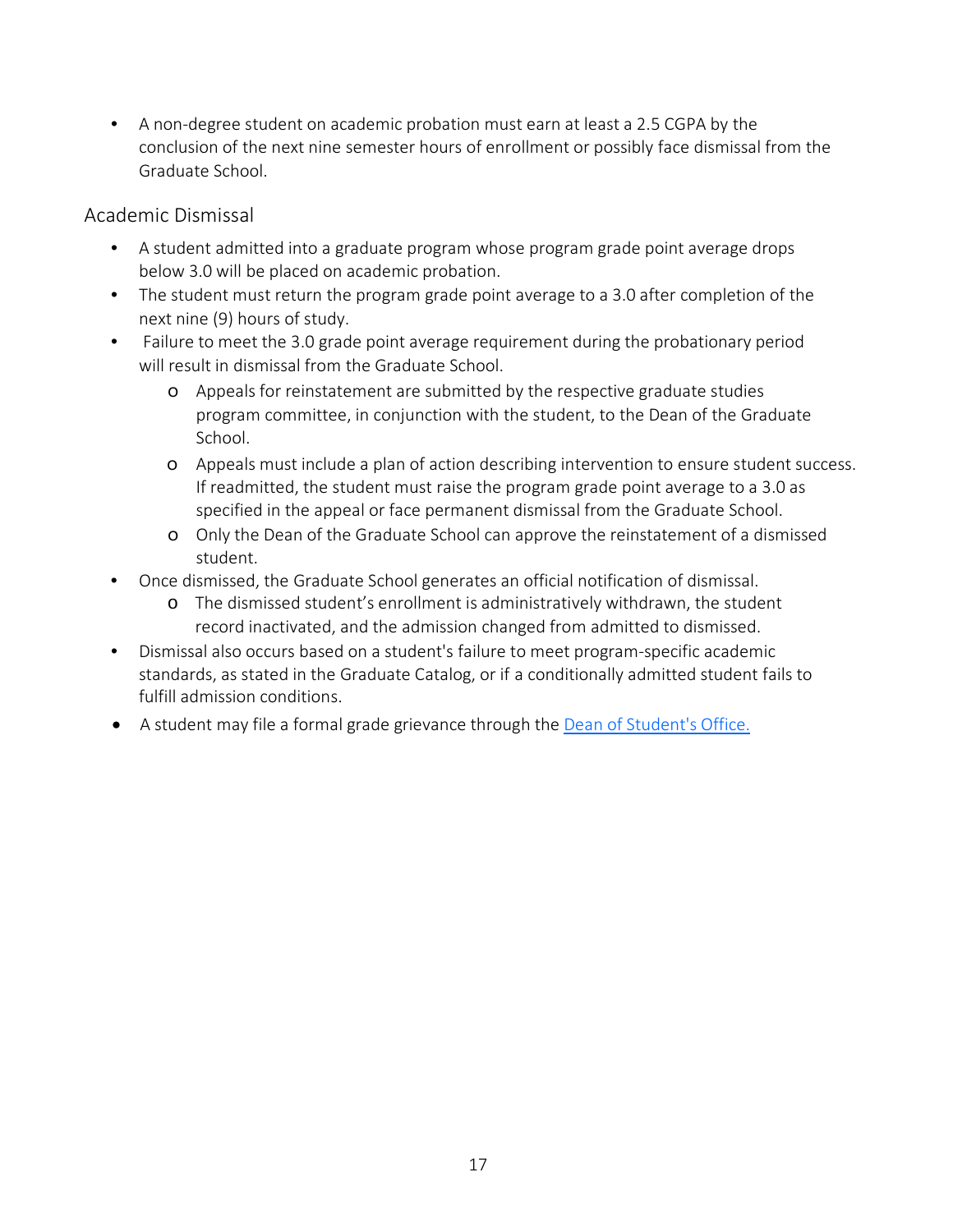## <span id="page-17-0"></span>[Graduation](http://catalog.utep.edu/policies-regulations/graduation-requirements/#graduatedegreerequirementstext)

- The student initiates the graduation process with the submission of the electronic [Application for Graduate Degree.](https://www.utep.edu/graduate/forms.html)
- Graduate degree candidates continuously enroll through the final semester.
- Degree conferral takes place at the end of each long semester and the end of the summer semester.
- Formal commencement ceremonies in May are for spring candidates and in December for summer and fall candidates.
- Summer candidates who are lacking six hours for degree completion may walk early and participate in May commencement.
- Summer candidates participating in May commencement should apply for graduation by the published deadlines for spring commencement.
- Names of summer candidates appear in the fall commencement program even if summer candidates obtained permission to participate in spring commencement.

[Doctoral Students](http://catalog.utep.edu/policies-regulations/graduation-requirements/#graduatedegreerequirementstext) 

- Doctoral degree candidates who participate in commencement must defend the final dissertation two weeks before Dead Day of the intended term of graduation.
- Summer doctoral degree candidates must defend the dissertation two weeks before Dead Day of the spring semester to participate in spring commencement.
- The final committee and Graduate School approved dissertation is due on Dead Day of the intended term of graduation.

[General Graduation Requirements](http://catalog.utep.edu/policies-regulations/graduation-requirements/#graduatedegreerequirementstext) 

- All coursework listed on the approved official degree plan successfully completed with a 3.0 or higher cumulative grade point average (CGPA).
- Degree candidates continuously enrolled through the final graduation term.
- Thesis or Dissertation students must be enrolled in thesis or dissertation:
	- o The semester of defense.
	- o The semester of completion.
	- o The semester of graduation.
- Non-thesis students must submit a Completion/Defense Form to demonstrate successful completion of final non-thesis requirements such as coursework, capstone, portfolio, report, project, comprehensive exam, etc.

#### [Applying for Graduation](http://catalog.utep.edu/policies-regulations/graduation-requirements/#graduatedegreerequirementstext)

The student consults with the graduate advisor for a review of the Goldmine on-line degree evaluation and approval of the **Application for Graduate Degree**.

• The candidate applies for graduation by submitting the [Application for Graduate Degree](https://www.utep.edu/graduate/forms.html) to the Graduate School by posted deadlines of the intended term of graduation.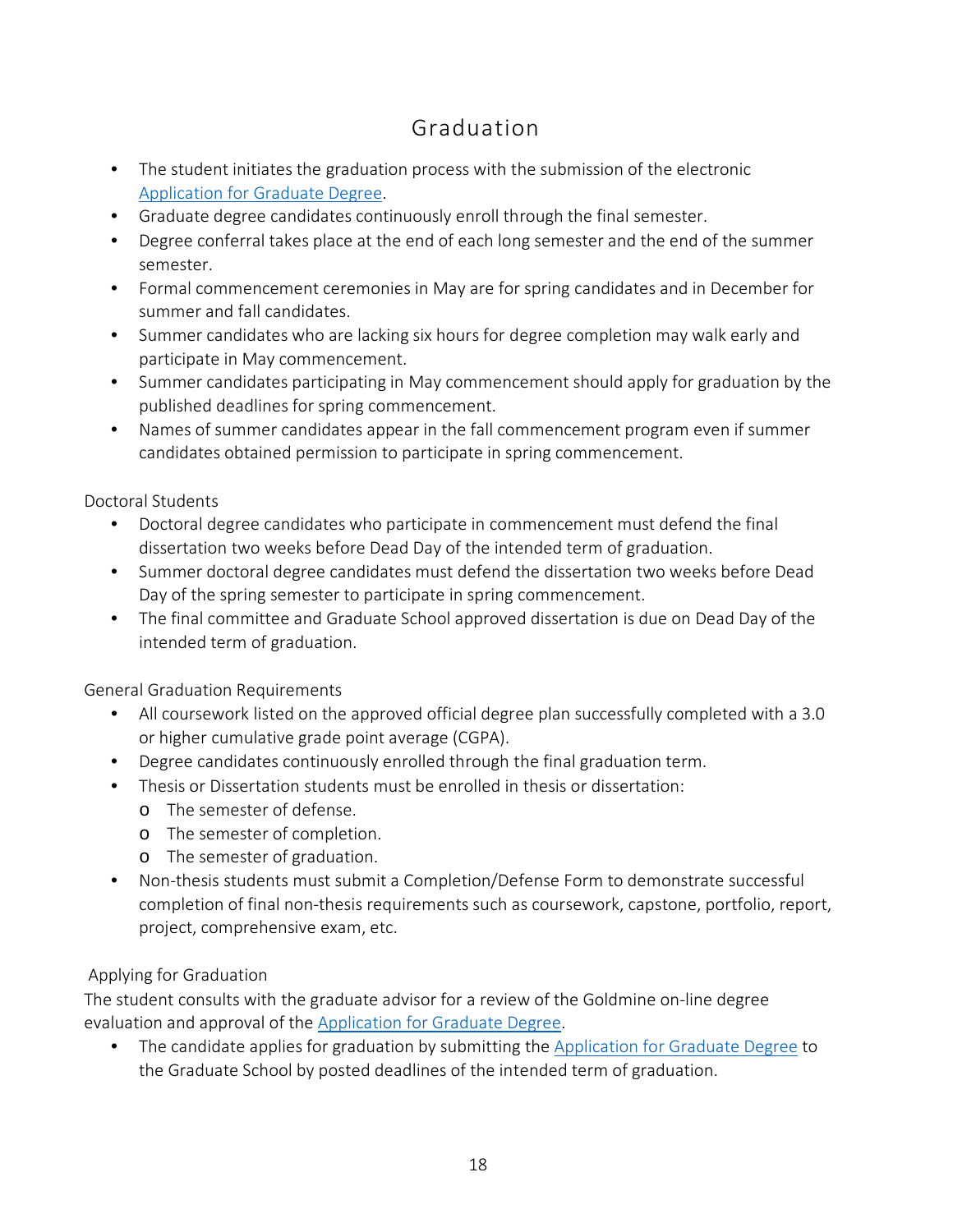- The diploma fee and, if applicable, the thesis or dissertation on-line publishing fee, is billed to the student's Goldmine account by the Graduate School.
- Candidates applying for graduation after the posted deadline are assessed a late fee.
- The graduation application is valid for one semester only.
	- o The graduation application cannot be deferred, only withdrawn. Graduation fees are reversed in such cases.
	- o A student who withdraws the graduation application or who does not graduate must reapply for graduation.

Applying for graduation indicates that the student's academic career is concluding so as part of the graduation application process, student records are inactivated. It is very important to notify the Graduate School when a student does not complete degree requirements so that the Graduate School reactivates records to allow re-enrollment.

[Thesis/Dissertation Requirements](http://catalog.utep.edu/policies-regulations/graduation-requirements/#graduatedegreerequirementstext) 

- Students are allowed to use any publication style appropriate to the given discipline when writing the thesis or dissertation.
- Theses and dissertations are subject to the approval of the supervising committee and ultimately to the approval of the Graduate School.
- Students continuously enroll in thesis or dissertation until work concludes.
	- o Initial enrollment is in thesis I, CRIJ 5397, PSYC 5395/6395 or 5398, dissertation I, or GEOL 6320 or 6398.
	- o Continual enrollment until completion is in thesis II, 5399 orPSYC 5396/6396 , dissertation II, 6398 or GEOL 6321.
- Students may not simultaneously enroll in thesis I and thesis II, or dissertation I and dissertation II.
- Students may only enroll in three hours of thesis or dissertation at any one time.
- Students must be enrolled in thesis or dissertation:
	- o The semester of defense.
	- o The semester of completion.
	- o The semester of graduation.
- Two format checks are required, before the defense and after the defense.
	- o The format check consists of checking the layout of the document, not the writing or citation style.
	- o The writing and citation style such as MLA, APA, etc. is discipline-specific, so the student must consult with his/her committee for guidance.
- The student must obtain approval from the Graduate School to finalize the submission of the PDF thesis or dissertation file.
	- o After final approval is obtained, the [Completion/Defense form](https://www.utep.edu/graduate/forms.html) and the [signature](https://www.utep.edu/graduate/forms.html)  [page](https://www.utep.edu/graduate/forms.html) is submitted to the Graduate School at [gradschoolgraduation@utep.edu](mailto:gradschoolgraduation@utep.edu)
	- o The thesis or dissertation PDF file is submitted for online publication at the [ProQuest/UMI](https://www.etdadmin.com/main/home?siteId=95) website.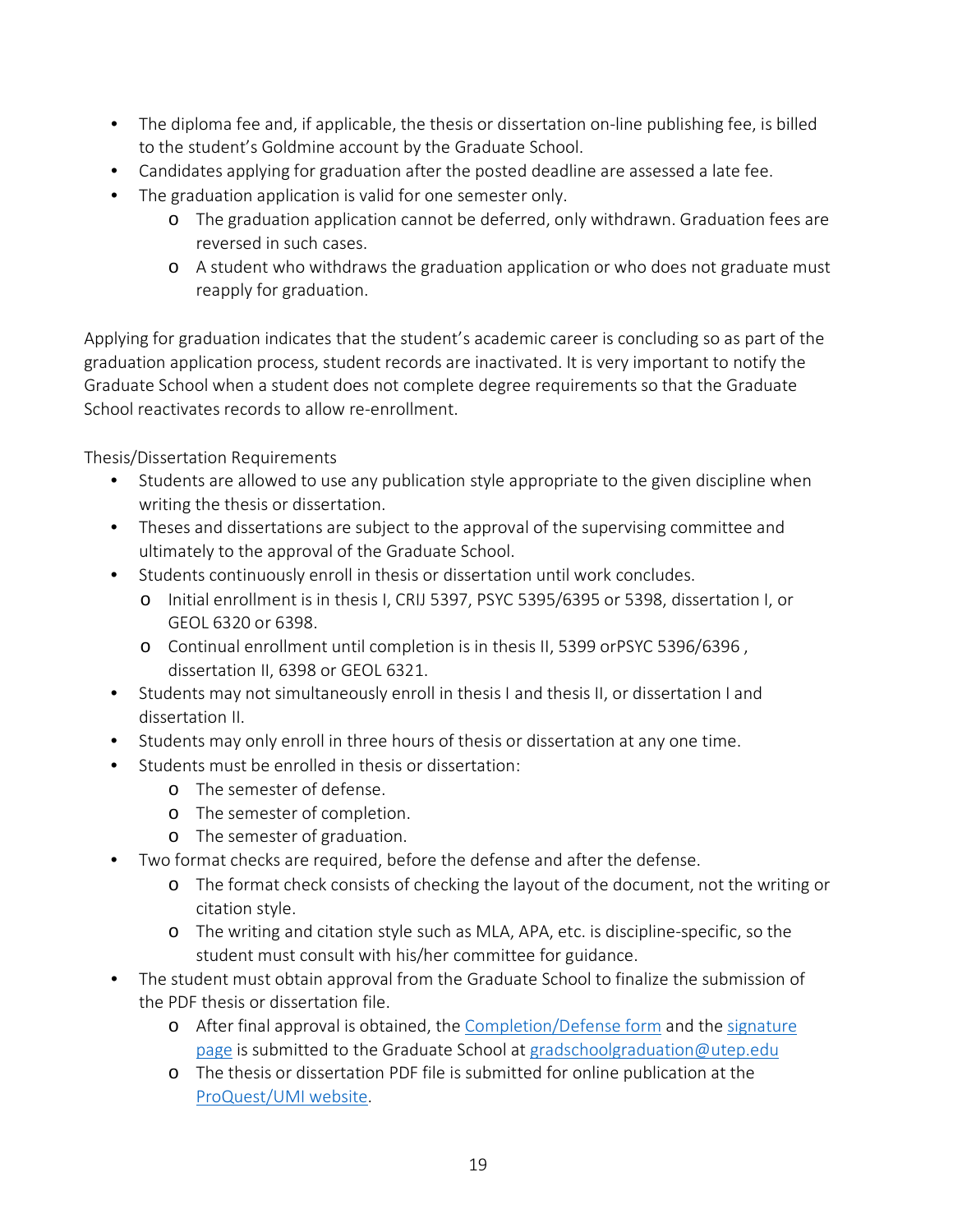- o Once approved and submitted, theses and dissertations are regarded as publications and will be displayed and made available to the public.
- Credit in thesis or dissertation courses is granted after successful completion and approval of the thesis or dissertation. (Refer to P in Progress grade section.)

Programs may have supplemental graduation requirements. It is the responsibility of the program and the student to ensure successful completion of all requirements and to notify the Graduate School in a timely manner if requirements are not met.

[Non-thesis/Non-Dissertation Program Requirements](http://catalog.utep.edu/policies-regulations/graduation-requirements/#graduatedegreerequirementstext) 

- The Graduate School does not require the submission of capstone or final projects, professional or internship reports, or other similar formal papers.
- Submission of a Completion/Defense form is required of students enrolled in a non-thesis or non-dissertation program.

[Final Examination](http://catalog.utep.edu/policies-regulations/graduation-requirements/#graduatedegreerequirementstext)

- All degree candidates successfully complete an oral and/or written examination.
- The examining committee shall consist of at least three graduate faculty members.
- One member of the examining committee must be from outside the department or, with College and Graduate School approval, from another university.
- All committee members must be current members of the Graduate Faculty.

[Awarding of the Degree](http://catalog.utep.edu/policies-regulations/graduation-requirements/#graduatedegreerequirementstext)

- Degrees post on transcripts approximately thirty days after graduation.
- Diplomas are mailed approximately ninety days after graduation.
- Students cannot be cleared for graduation with grades of I, N, or P on the final transcript even if the course with the I, N, or P grade is not required for degree completion.
	- o A degree candidate with an I Incomplete grade on the final transcript is awarded the degree the semester the I - Incomplete grade is removed from the final transcript, which may be completely different from the intended semester of graduation as indicated on the graduation application.
	- o Pending grade changes may affect the official awarding term of a degree candidate.
	- o Pending graduation records are not carried across academic years and are deleted on Census Day of the subsequent semester.
	- o The University reports awarded degrees to state and federal agencies at the end of the summer. After official degree reports are submitted, a degree cannot be retroactively awarded so issues with grades must be resolved in a timely manner.
- Requests for Completion Letters should be submitted through email at gradschoolgraduation@utep.edu.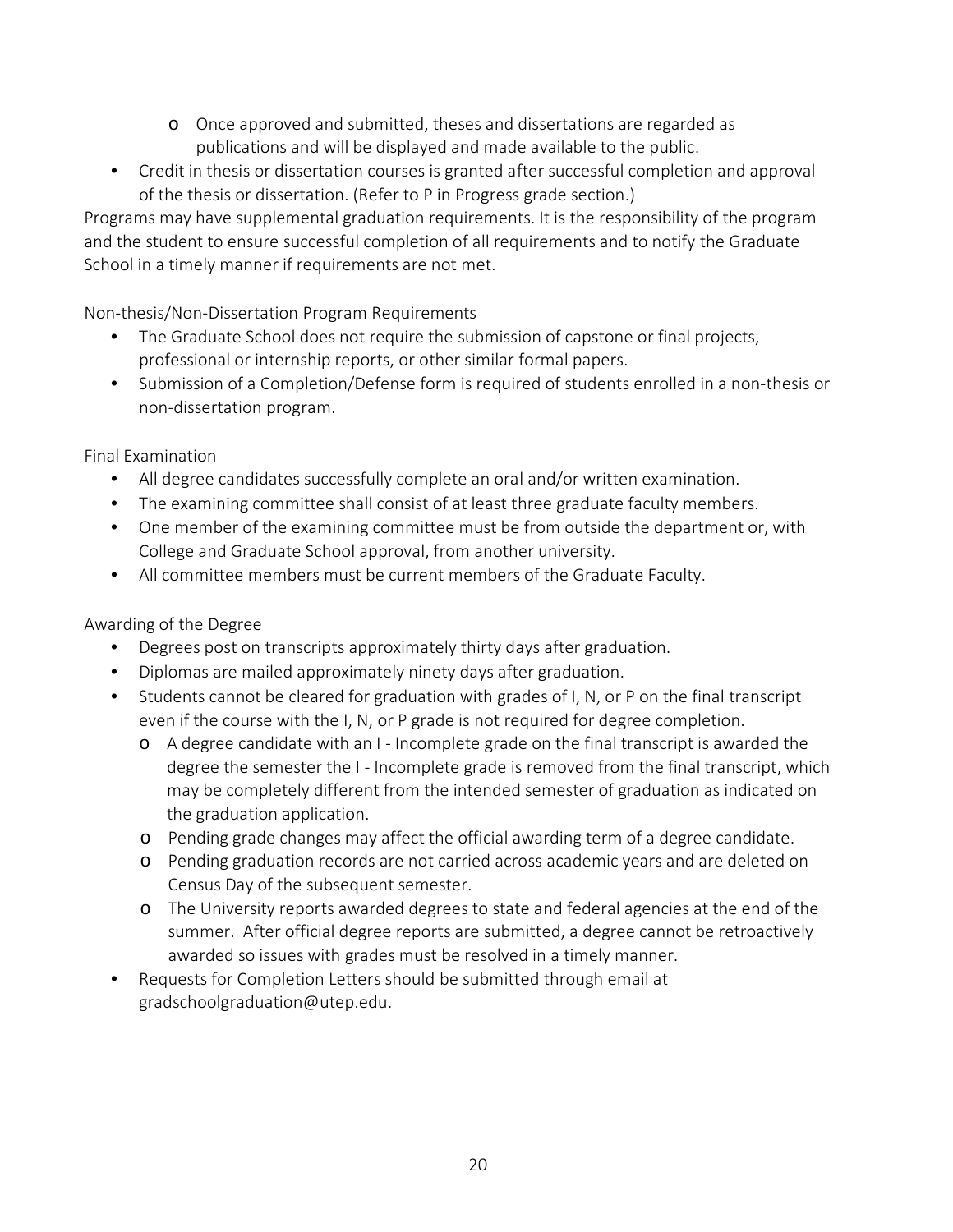## Other Information

## <span id="page-20-1"></span><span id="page-20-0"></span>[Doctoral Milestones](http://catalog.utep.edu/policies-regulations/graduation-requirements/#graduatedegreerequirementstext)

All doctoral students are required to submit a Milestones agreement during the first year of enrollment. The Milestones agreement details academic expectations within a specified time limit. Doctoral programs are required to conduct annual reviews and each student must receive a written evaluation regarding degree progression. A program may recommend dismissal when a student fails to meet the required milestones. Programs are encouraged to implement an internal tracking system to ensure students are successfully meeting Milestones.

## [Doctoral Candidacy](http://catalog.utep.edu/policies-regulations/graduation-requirements/#graduatedegreerequirementstext)

Requirements for candidacy usually consist of completion of all pertinent coursework, the passing of comprehensive or qualifying examinations, and the successful defense of the dissertation proposal. Policies leading to candidacy are program-specific. Each doctoral program has specific policies and requirements leading to candidacy. Students are encouraged to consult with their respective program director on policies guiding proposal format and presentation, timelines, and committee membership.

#### [Application for Candidacy](https://www.utep.edu/graduate/forms.html)

- The student submits the candidacy application to the Graduate School after successfully defending the dissertation proposal. Candidacy status is noted on the transcript.
- The student and advisor are encouraged to verify that the information on the Goldmine online degree evaluation is correct and up-to-date.

Once admitted to candidacy, the doctoral candidate continuously enrolls in dissertation:

- Initial enrollment is in 6398 or GEOL 6320 the first semester of dissertation only.
- Thereafter continuous enrollment in 6399 or GEOL 6321 until work on the dissertation is complete.
- The doctoral candidate cannot enroll in 6398 and 6399 or GEOL 6320 and GEOL 6321 simultaneously nor enroll in more than three hours of dissertation per semester.

#### <span id="page-20-2"></span>[Helpful Graduate School Forms](https://www.utep.edu/graduate/forms.html)

Forms are located on the Graduate School website under Forms.

## <span id="page-20-3"></span>[Student Employment](https://www.utep.edu/student-affairs/studentemployment/)

- [Graduate Student Employment](https://www.utep.edu/human-resources/services/compensation/student-employment-guidelines.html)
- [Graduate Student Health Insurance Plan](https://www.utep.edu/human-resources/services/benefits/student-health-insurance-plan.html)